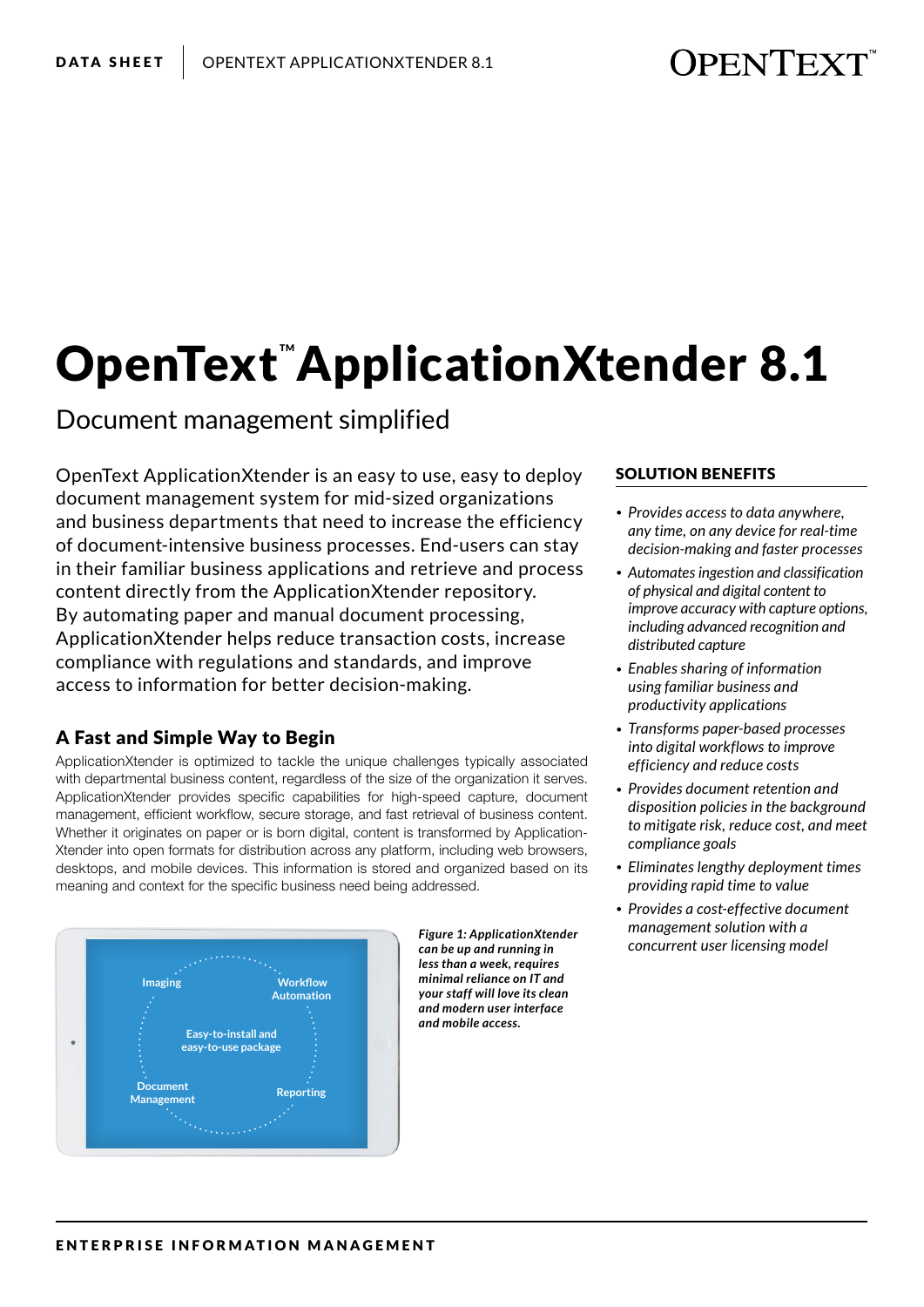# **OPENTEXT**

Thousands of organizations use ApplicationXtender to streamline operations and improve access to information for better decisionmaking and control. Organizations are leveraging Application Xtender in many ways, including contracts management, account enrollment, student records, employee onboarding, HR records, invoice and loan processing, medical imaging, patient registration, legal, regulatory, and countless other process-centric functional business applications.

ApplicationXtender deploys quickly and simply—in most cases, a matter of days—and is easy for business users to learn and personalize using an intuitive HTML5 interface, which works with any browser and requires no plug-ins. Once deployed, Application Xtender is easy to monitor and manage, making it ideal for organizations with limited IT resources.

ApplicationXtender provides all essential document management capabilities, including document check-in and check-out, rubber stamps, annotations, minor and major revisions, workflow, retention management, business application integration, and support for digital signatures.

ApplicationXtender retention manager software supports policybased retention, legal holds, and disposition rules. It helps organizations that need to comply with regulations such as Sarbanes-Oxley, HIPAA, or 21 CFR Part 11, to retain information consistently and enables cost-efficient access to documents in the event of litigation.

# Easy Access and Retrieval with Business Applications

Users can access documents in ApplicationXtender without having to leave their familiar business applications. For example, knowledge workers can quickly and transparently access, retrieve, and share documents from ApplicationXtender via Microsoft® Outlook® , Microsoft® Word, Microsoft® Excel® , and Microsoft® PowerPoint® , and ERP and CRM software, such as SAP®, Oracle®, JD Edwards, Salesforce®, and Microsoft Dynamics®, or virtually any other business application. Users gain greater control over their content, enhancing the quality and speed of decisions, increasing customer service levels, and improving



*Figure 2: Design custom forms for displaying, entering and validating information. Forms are mobile-friendly and allow users to interact with workflows on smartphones and tablets.*

productivity. Meanwhile, the organization can radically reduce costs for delivery and storage of paper, reduce training costs, and improve compliance.

# What's New in ApplicationXtender 8.1

Significant enhancements and modernizations have been made to the ApplicationXtender platform, including improved ease of use, administration, and remote management. In addition, ApplicationXtender 8.1 offers better extensibility with RESTful services and broadened support for multiple user security protocols within the organization and beyond.

#### **Anywhere, any device access for real-time decision making**

Knowledge workers can now get their work done anywhere, and on any mobile device and via the web client. The enhanced interface offers the full experience of ApplicationXtender, eliminating the need for browser-specific plug-ins.

#### **International language support**

ApplicationXtender 8.1 is available in German, Simplified Chinese, Brazilian Portuguese, Spanish, French, and Italian.

#### **Lower IT costs through web-based administration**

A single web-based interface for system administration eliminates the need for a desktop client in most cases. Administration functions are aggregated into a new HTML5 UI, providing a view of the entire environment from one web console. Modern license management provides context of what is happening in the system, and support for application reporting enables chargebacks—especially useful for large organizations and multitenant deployments.

#### **Improved performance and integration with RESTful services**

A true multi-platform approach allows development of applications for any client, on any device. REST Services provide a highly efficient and resource-centric API for developing fast and efficient content solutions geared toward web, mobile, and other platforms. REST services empower integrators to build lightweight, rich solutions that are easily maintained and scalable.

#### **Enhanced process agility with advanced workflow manager**

Advanced workflow delivers an integrated solution to achieve process agility— from automation and process monitoring to optimization. Easily create business processes with the intuitive, webbased, drag-and-drop Process Designer. Workflow manager enables rapid development and deployment of complex workflows. Simply develop applications with dynamic activity flow using scalable workflow services and quickly create complex processes, while managing every business task from start to finish.

#### **Broader support for authentication engines in the organization and beyond**

ApplicationXtender supports single sign-on technologies using SAML-based authentication tokens. Central authentication support with Microsoft ADFS 2.0 enables integrators to quickly and easily deploy ApplicationXtender in a cloud-based solution. Simple deployment makes it easier to keep up with OS, application, and server-side updates, allowing for faster certification cadence and greater support for the latest database and server software.